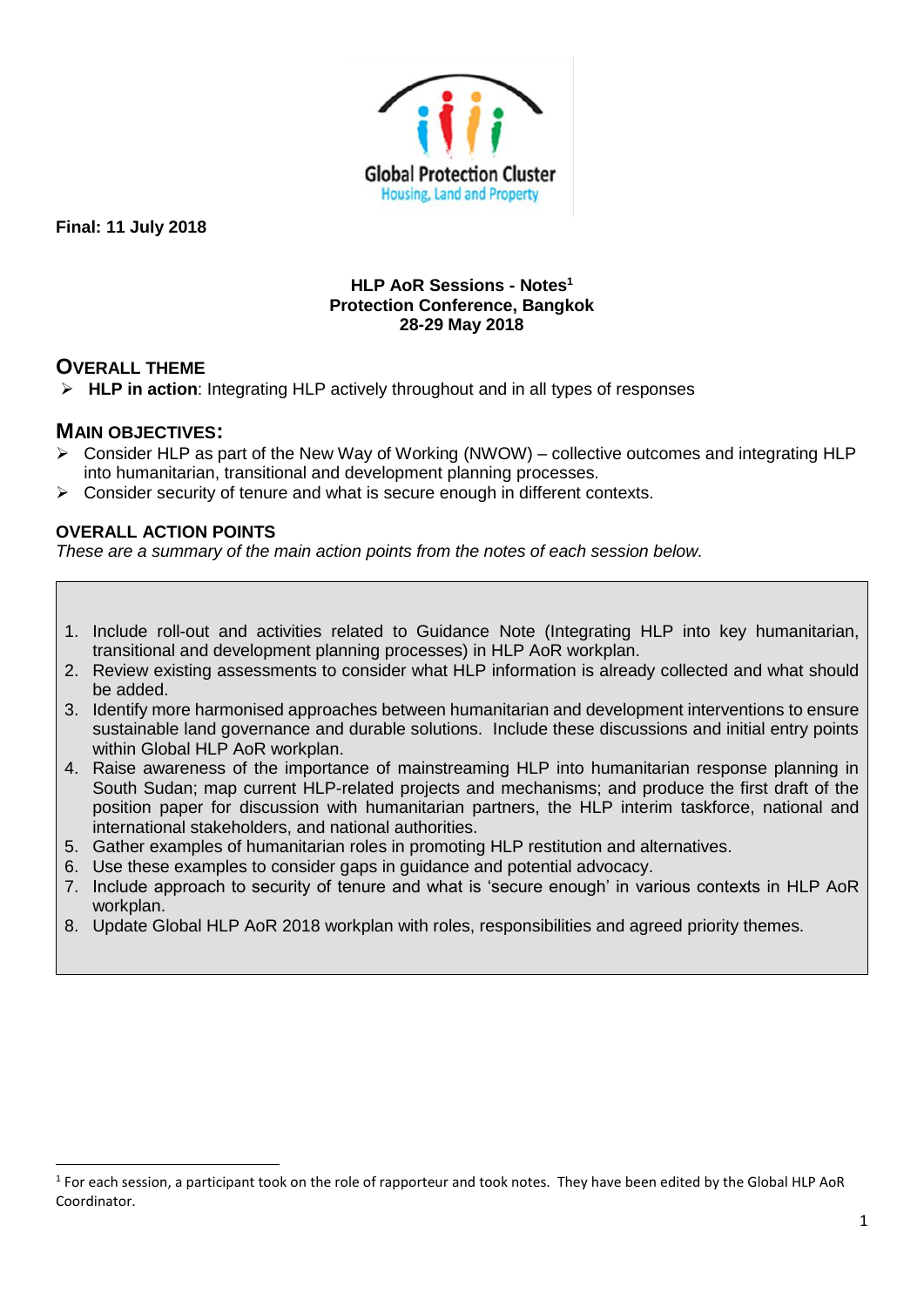

# **MONDAY, 28 MAY 2018:HLP AND THE NEW WAY OF WORKING (NWOW)**

# **1. Introduction**

# **Presentation: HLP in the big picture, Dalia Aranki (Global Coordinator, HLP AoR)**

- Overview of centrality of protection; NWOW and durable solutions and how HLP is relevant in each of these processes.
- **2. HLP integration into all types of response**

### **Presentation: Guidance Note – Integrating HLP into key humanitarian, transitional and development planning processes, Ina Rehema Jahn (IOM/HLP) and Jamila El Abdellaoui (UNHCR/HLP)**

- On behalf of the HLP AoR, the guidance note was prepared over the last year and will be disseminated shortly.
- It is a living document and will be adapted to reflect ongoing experiences.
- It aims to set out how to integrate HLP consistently into key planning processes, recognising that this is often hampered by a variety of planning processes and lack of financial resources. It considers how HLP can be integrated into existing processes across various phases. The note also highlights how these are linked to funding mechanisms.
- Three key sections. (1) HLP in assessments; (2) HLP in key planning processes relevant to five cross cutting themes (e.g. emergency, peacebuilding, etc.); and (3) HLP and selected funding mechanisms.
- Mainly IOM and HCR who are consolidating comments.
- Although the focus is on key planning processes, the note also highlights nine key funding mechanisms and identifies how HLP can be pitched in each of these.
- Targets HLP actors and those involved in planning and funding processes.
- Can be used as a tool to advocate for the adequate consideration of HLP in key planning processes.
- A gap identified during the process concerns guidance and examples on the inclusion of HLP in assessments.
- The guidance note will assist with trying to integrate HLP as a priority (where relevant) into existing funding mechanisms. This will include working with donors so that they better understand the links between HLP, conflict and response.

## **Group work and plenary feedback: Brainstorming – operationalising guidance note at country level**

### **HLP in assessments**

- If HLP not mentioned in HNO/HRP, it is very difficult to include in response. Country pooled funds are there to address key issues – HLP should be part of initial and ongoing assessments. Go through different assessments – early recovery etc.
- Work with national counterparts to understand relevance of HLP at assessment phase.
- Tools: HLP check list for rapid assessments including links to relevant emergency arrangements.
- Emergencies HLP is often not adequately assessed in rapid assessment. Need to understand local context, knowledge of customary law systems in place, local actors and history of HLP issues. Try to see where people coming from and why did they leave - questions related to places of origin out of fear of attack; understanding if houses burnt down etc.
- Should also consider what is already included in assessments. Although there may not appear to be HLP-specific questions, we can often derive a lot of information about HLP issues from questions asked about displacement. We can analyse what is already being collected and then consider what needs to be added to understand people's situation regarding their HLP rights.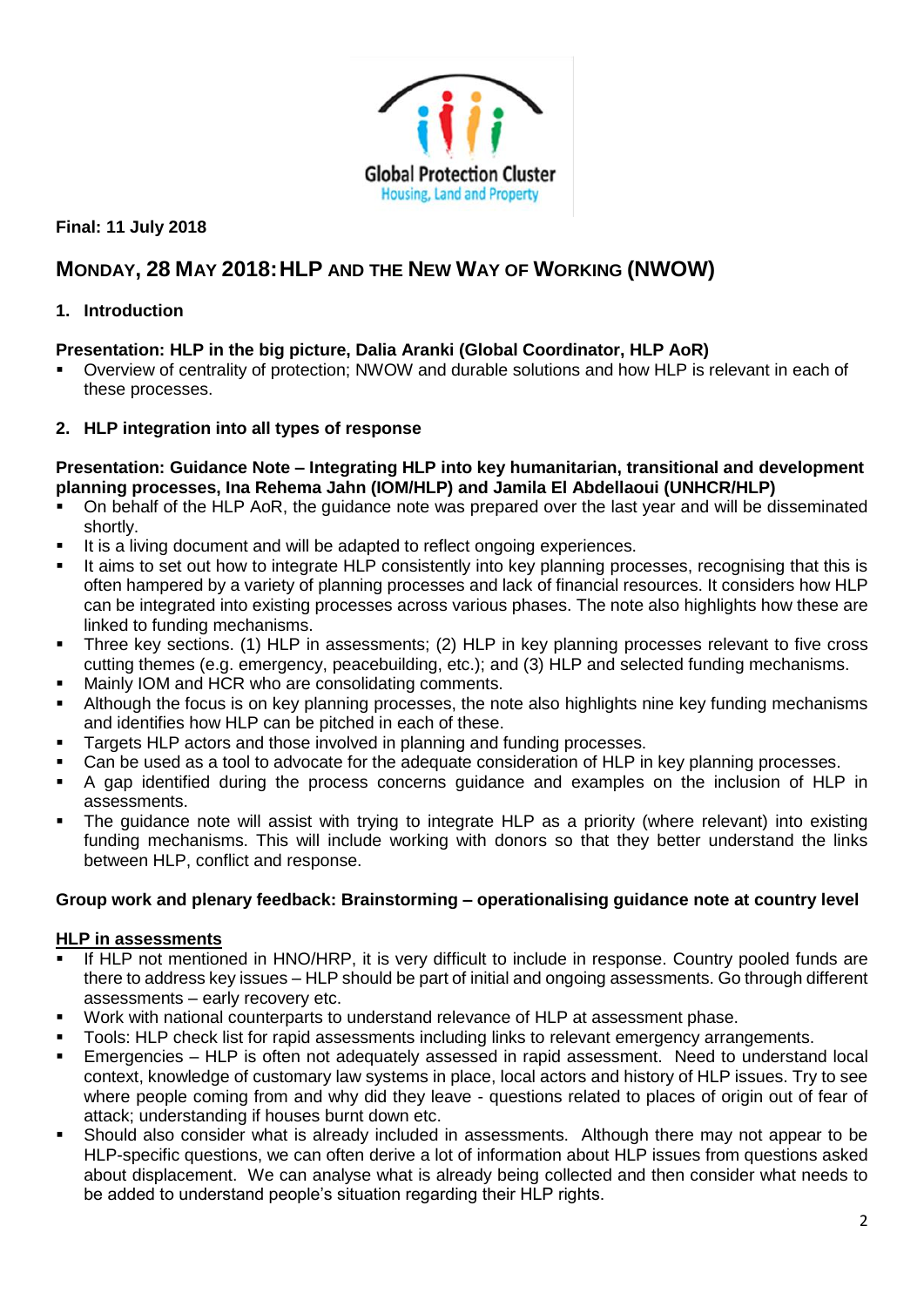

Could add more HLP questions to protection-mainstreaming checklists. Highlight how to provide assistance without putting people at greater risk and also providing an appropriate response.

### **Funding**

- Including HLP in funding applications in a humanitarian context can be challenging as not always considered 'lifesaving'. Will need to consider relevance of HLP and risks faced by people in need for each context to understand what level of prioritisation is required.
- In many countries, pooled funding requires showing life-saving nature of potential responses. Could prepare some reasons and analysis about why HLP may be life-saving aspect of response. Connecting HLP as a fundamental part of people's lives and to other forms of response would be helpful.
- Funding can be challenging even where there is an agreement by the HCT that HLP is a priority. For instance, in South Sudan, HLP issues are recognised as a priority and the HCT Protection Strategy includes an objective to create conducive conditions for return, which include assessing and addressing HLP issues. Nevertheless, it has been hard to get the funding for this.

### **Strengthened understanding of HLP**

- Previous efforts to increase understanding and integration of HLP have included having HLP sessions with Resident Coordinators and heads of agencies. Feedback has been that HLP is too technical and so this guidance note can be used to support efforts to integrate HLP into strategic planning and funding streams.
- Making HLP more readily understandable is to break it down and not always present it as a block concept. Identifying the context-specific aspects of HLP is essential.
- Could be useful to have a simple table of key HLP concepts that is translated into more understandable (non-technical) language.
- Regarding peace agreements; need to include HLP more concretely and specific to context. Restitution is often included but not always fully considered and other options are rarely explored. Connecting HLP within humanitarian, development and peace responses is an area that the HLP AoR can work on, with HLP partners building on our comparative advantages and contacts to have a more inclusive and meaningful approach regarding HLP.
- HLP issues are often included in more political processes, which are not always accessible to humanitarian organisations. Restitution for displaced people requires understanding how they are received or accepted within the wider population. There may be barriers linked to discrimination, denial of rights or exclusion.
- HLP can also be complicated by business and private sector interests. Humanitarian and development actors have to work together to overcome HLP challenges and violations as a result of such interests.
- Positive to see mediation mentioned as a restitution mechanism this was used successfully in Kosovo and the HLP AoR in Iraq is supporting mediation to resolve HLP disputes.
- **■** Important to work with colleagues in other clusters.

## **Response to HLP risks**

- Situation of recurring emergencies consider sensitisation of potentially displaced people, e.g. to take pictures of documents.
- HLP capacity prior to displacement at different levels. Capacity building of authorities.
- Prepare country profiles of legal framework in countries where there are recurring emergency HLP issues.
- Can be useful to differentiate between different phases of displacement. Emergency phase need to consider whether people are being sheltered with assistance from humanitarian actors or finding their own urban solutions. Need to consider what is our role in each situation. Can also consider how to start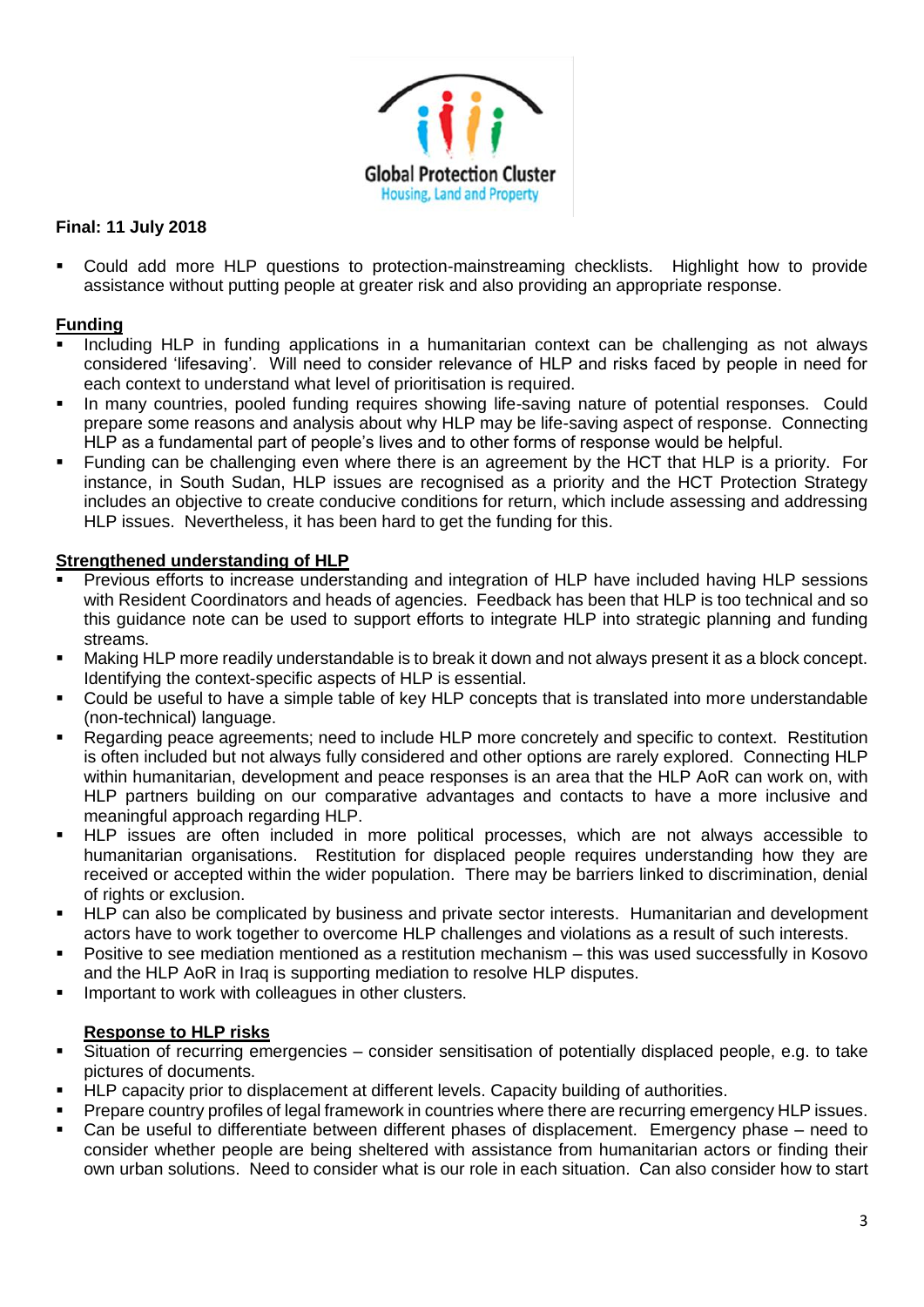

planning and assisting for future phase of HLP response activities – humanitarian/development nexus is relevant. Any actions taken regarding HLP can have long term consequences.

- Should be working with communities from start and throughout to see what they need, possible options for displaced communities, options for host communities and families and what that means in long term. Should identify vulnerabilities from the beginning. For examples, in IFRC's preparedness work – it is essential to identify vulnerabilities and legal and customary frameworks and people's relation to land and property.
- In situation of protracted displacement, both humanitarian and development actors need to be involved and work together. Need to convey importance of HLP in protracted situations. Security of tenure continues to be relevant – having adequate shelter means people can lead productive and dignified lives. With development actors, can also look at governance structures to make sure they consider the needs of refugees and IDPs and translating it into their language and explaining why important in these issues. UNHCR tries to get them included in national local regional development plans. Need to find ways to involve refugee committees in local governance.
- Could include HLP as part of refugee registration. And talk about tenure situation. Need to report how many people renting. Will then help for potential return planning. Are we going to be rehabilitating housing or are we going to be supporting rental arrangements? Or both?
- Collective protection of community tenure important. When people are displaced from informal settlements, need to understand any methods of recording tenure rights and how to support this or develop mapping of rights. Useful to understand how people recognised their rights before the crisis and what is acceptable for them to strengthen or restore these existing methods.
- Consider how to address political and technical challenges in various contexts. There may be lack of HLP expertise or the topic may be considered too sensitive to deal with.
- Working with government actors can help address political sensitivities of dealing with HLP issues.
- Partnerships with national and local actors can help to increase technical capacity.

## <span id="page-3-0"></span>**Action points**

- 1. Include roll-out and activities related to Guidance Note (Integrating HLP into key humanitarian, transitional and development planning processes) in HLP AoR workplan.
- <span id="page-3-1"></span>2. Review existing assessments to consider what HLP information is already collected and what should be added.

## **3. HLP as part of durable solutions**

#### **Presentation: Adaptation and implementation of 'development HLP tools' in humanitarian contexts, Ombretta Tempra (UN-HABITAT/Land and Conflict)**

- The content of upcoming book "Land and Conflict, lessons from the field on land governance and state building" was presented. The book has nine separate country case chapters and one country comparative analysis chapter. The book is a collaborative effort by UN and INGOS organizations and their chosen authors from the field working in nine countries.
- Definition on Land Governance "Land governance concerns the rules, processes and structures through which decisions are made about access to land and its use, the manner in which the decisions are implemented and enforced, and the way that competing interests in land are managed".
- Definition on State building "State building in conflict strengthens capacity, institutions & legitimacy of the state through enhancing state-society relations". Cases show that both connect to Participatory land /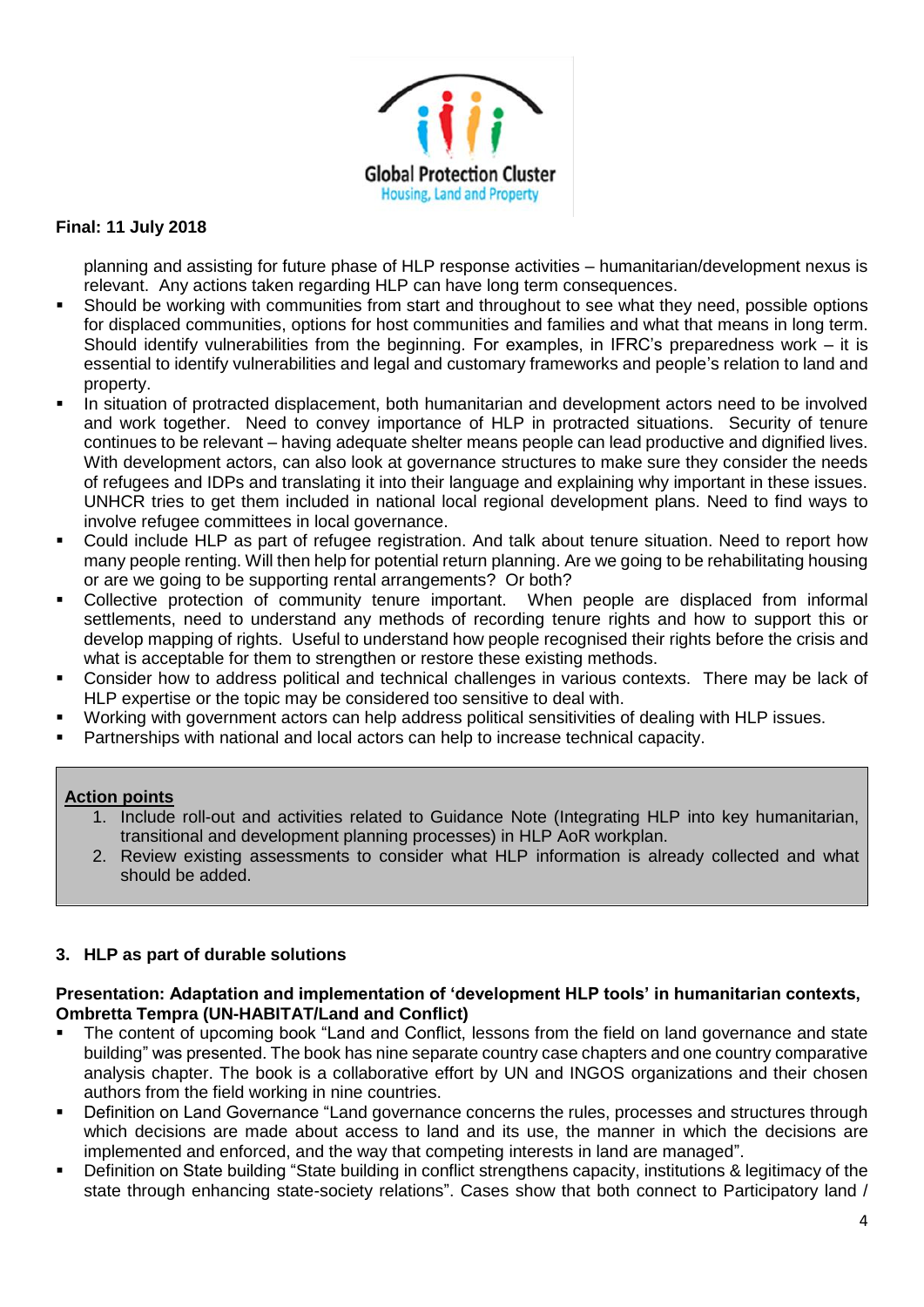

HLP processes, to build trust and confidence in the state. Land administration to legitimize land rights relationships. Protect people from evictions and maintain rule of law about land.

- A critical element of peacebuilding in conflict contexts is conflict analysis. The first step is to do a conflict analysis and identify root causes of conflict and how they impact land.
- Two key Interventions which address land and conflict are through: 1) Including Land and HLP in programmes addressing conflicts and 2) Including conflict programming in land related interventions, capacity development and mediation, as well as land and humanitarian assistance.
- Different examples were presented showing that land interventions in conflict contexts cannot produce durable or sustainable solutions on their own.
- Iraq example was presented of UN HABITAT/GLTN Supporting the Return of Yazidi Community in Sinjar District, Ninewa Governorate "**Tenure security and House Rehabilitation"**. Several key interventions were presented such as: Analysis focusing on land tenure rights and challenges faced by the Yazidi community residing in Sinjar, Survey on alternative property documentation conducted with community members and local authorities, Community mobilization, vulnerability assessment, and preliminary evaluation of damaged houses, Verification of claims using Secure Tenure Domain Model (STDM) and related tools for analysis of alternative and informal documents proving occupancy, Participatory mapping of claims and identification of plot boundaries, and Issuance of Occupancy Certificates (and negotiations for the full titles).
- All above cases show that types of land tools and approaches being used are generally capable of being incrementally upgraded or regularised and could fit into a development phase; if there was some kind of coordinated and funded hand over from the emergency to the development phase.
- Humanitarian and development interventions can be different but need to be conceptualized as two faces of the same coin. There are ssimilarities between land governance in non-conflict settings & conflict settings but there are big differences also.

### <span id="page-4-0"></span>**Action points**

- 3. Identify more harmonised approaches between humanitarian and development interventions to ensure sustainable land governance and durable solutions. Include these discussions and initial entry points within Global HLP AoR workplan.
- **4. Presentation: Case study: South Sudan – the importance of HLP to safe and voluntary returns and resettlement in South Sudan, Alison McFarlane (UNMISS Rule of Law)**
- The presentation gave an overview of displacement in South Sudan and set out the steps that will be taken to prepare a position paper to assist with mainstreaming HLP considerations into returns and resettlement.
- The paper will focus on rapid appraisal and mapping, raising awareness of HLP rights and the importance of developing and strengthening HLP legal and policy HLP frameworks.
- In South Sudan there is currently no comprehensive HLP framework to quide returns and resettlements.
- The paper will help national authorities and other stakeholders to assist the displaced population, to prepare and re-assert their HLP rights.
- In South Sudan, there are over two million IDPs and two million refugees in neighbouring countries. UNMISS has five Protection of Civilian (POC) Sites with over 200,000 IDPs.
- These high-levels of displacement require immediate HLP planning and preparation to ensure that the displaced population can peacefully reclaim their rights. Given the unique HLP challenges South Sudan raises - such as 64 different ethnic groups and 64 customary laws – it is crucial that the necessary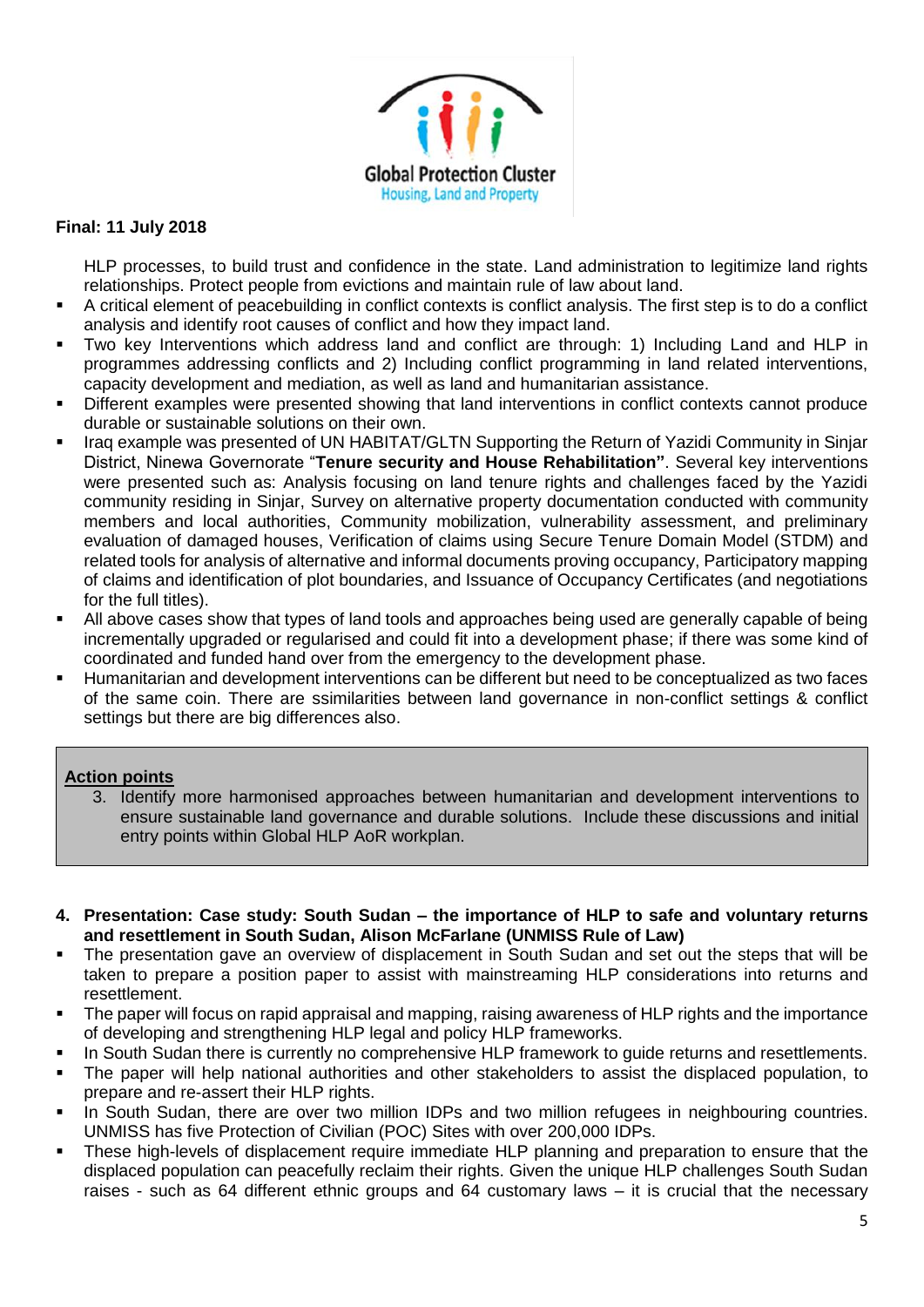

structures and mechanisms are in place to support safe and voluntary returns and peacefully resolve HLP-related disputes.

- In October 2017, UNMISS Rule of Law and NRC established an interim HLP task force where HLP experts came together and to discuss the preparation and planning for the displaced population to protect and reassert their HLP rights.
- It is important to develop partnerships and increase programming and funding opportunities for HLP engagement. Developing a position paper will be an opportunity to provide a comprehensive overview and guidance on the different ways to increase this engagement.
- As part of the rapid appraisal, UNMISS Rule of Law and UNHCR are developing comprehensive list of HLP questions to include in surveys. The paper will explore effective databases to map data captured in such surveys, as well as ways to assist IDPs to determine the status of their HLP, for example, by increasing engagement with secondary occupants.
- The paper will explore how to raise awareness of HLP rights and, given that only 4% of land is registered, stress the importance of alternative and informal forms of evidence to proving HLP rights.
- The paper will also identify different mechanisms that are currently used or envisaged to peacefully resolve HLP disputes, provide compensation and reparations, and allocate land and, ultimately, provide recommendations on how to streamline and strengthen such frameworks and enhance the capacity of existing mechanisms.
- The presentation concluded by explaining how, as calls for peace grow louder in South Sudan, it is important to advocate for increased funding and programming to assist the displaced to population to peacefully uphold and restore their HLP rights.

## <span id="page-5-0"></span>**Action points**

4. Raise awareness of the importance of mainstreaming HLP into humanitarian response planning in South Sudan; map current HLP-related projects and mechanisms; and produce the first draft of the position paper for discussion with humanitarian partners, the HLP interim taskforce, national and international stakeholders, and national authorities.

## **5. Claiming HLP rights in the longer term**

# **Presentation: Planting the seeds for HLP restitution in Myanmar, Jose Arraiza (NRC ICLA Myanmar)**

- Presentation on property restitution options in Myanmar.
- Discussion points and brainstorming around the following issues
	- Restitution during the peace process;
	- Uncertain land policies and poor access to remedies.
	- Relation between existing remedies and how new ones can supplement them.
	- Tackling the issue of lack of civil documentation.
- Guidance for Myanmar Peace Process developed.
- Broader discussion on the role of humanitarian actors in property restitution.
- Managing expectations and setting realistic targets is key (in some cases the agenda for restitution needs to be kept modest and limited to advocacy, awareness etc. rather than setting up a full-fledged restitution systems).
- The role of engaging with private investors to finance some of the HLP initiatives through clearly defined checklists.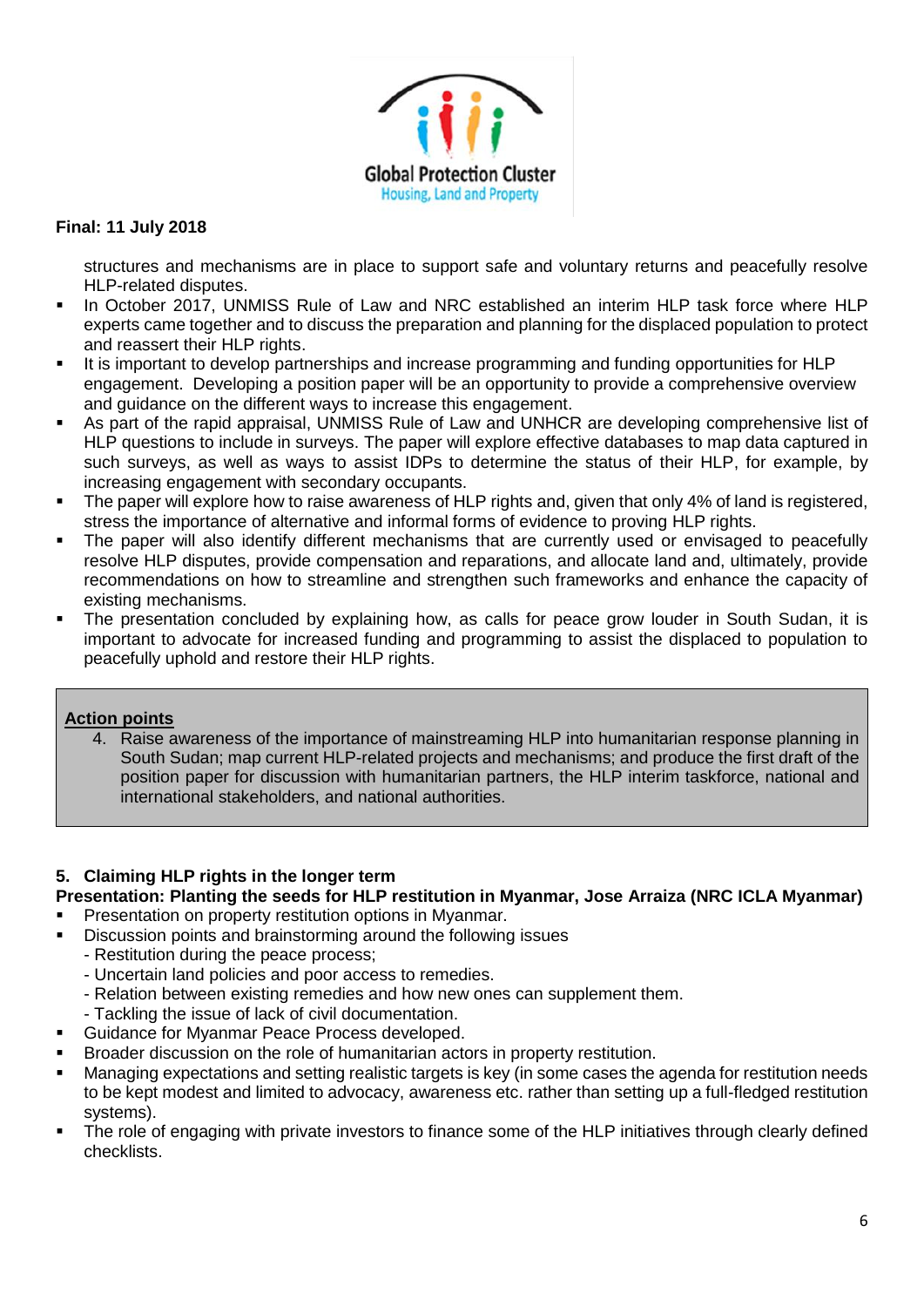

### **Group work**

- Group exercise highlighted that some major ground work on putting HLP standards in context of durable solutions has already been developed. It was agreed, that subsequent work needs to build upon existing standards and turn discussion towards more practical solutions, including highlighting the distinction between the right to return; and the right to restitution.
- Restitution might not be practical in certain contexts. Suggestion was made to come up with alternative, more context-specific solutions; taking into account experience of restitution from Balkan states. Specific considerations need to be given to challenges in urban setting as opposed to HLP issues in rural areas.
- Discussion revealed that not all HLP agencies/other humanitarian actors are clear that the right to property restitution does not cancel the right to adequate standard of living at the place of displacement. The need for separate discussion on durable solutions was noted.

### <span id="page-6-0"></span>**Action points**

- 5. Gather examples of humanitarian roles in promoting HLP restitution and alternatives. Also consider guidance on tools other than restitution to address common post-conflict HLP challenges (e.g. landlessness).
- <span id="page-6-1"></span>6. Use these examples to consider gaps in guidance and potential advocacy.

### **6. Technology to promote and protect HLP rights**

**Presentation: Digital information for IDPs and refugees in Myanmar, Jose Arraiza (NRC ICLA Myanmar)**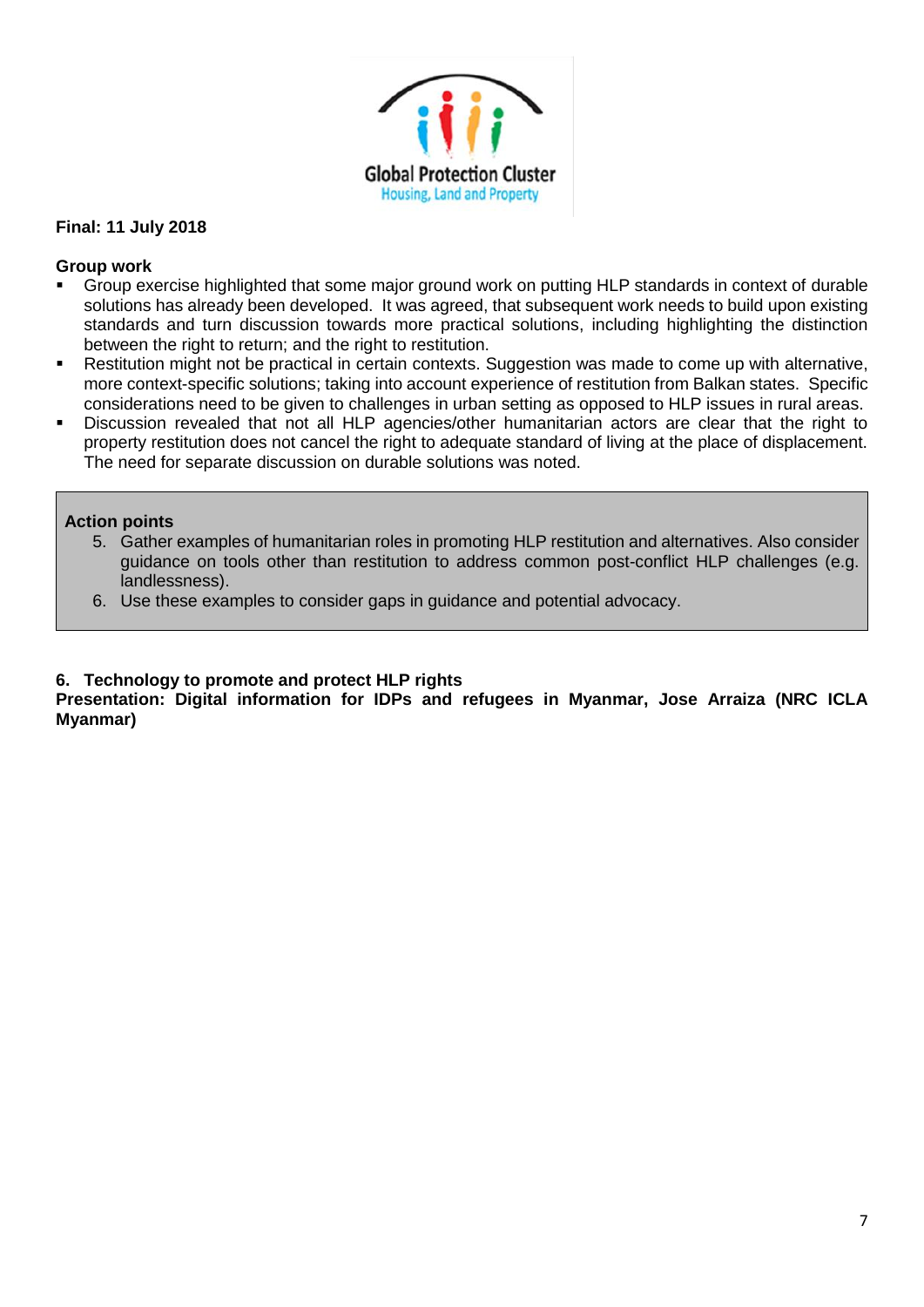

# **Tuesday, 29 May 2018: SECURITY OF TENURE – WHAT IS SECURE ENOUGH?**

### **7. Types of security of tenure throughout response**

### **Presentation: Security of tenure in shelter operations, Kirstie Farmer (NRC)**

- New sphere standard is a specific standard in the shelter chapter which introduces a higher evidentiary standard. It defines security of tenure as where people can live in their homes without fear of forced eviction and explores what is "secure enough" for the purposes of designing shelter options. The key actions for security of tenure include: 1) due diligence; 2) legal framework; 3) effect on the most vulnerable; 4) design shelter responses to support security of tenure; and 5) support protection from forced eviction.
- Shelter colleagues map different indicators to determine security of tenure. The mapping includes three phases: 1) emergency; 2) transitional; and 3) return. Mapping is also conducted to determine options that are difficult for access for women and undocumented refugees.

### **Discussion**

- Pathways need to be provided to assist people to access more security of tenure and engage with the private sector.
- In Syria a project (IWASH) between WASH, shelter and ICLA assisted with raising funds. For undocumented returnees, informal/customary types of evidence are accepted as proof of HLP rights. Also, two guidance notes have been developed: one on HLP and livelihoods; and a second on HLP considerations for shelter.
- Security of tenure is often contingent on the host community and their willingness to allow integration. One of the key elements of the continuum of land rights is that the displaced population should be able to continue to upgrade their tenure situation.
- Tenure security for migrants requires a change in governments' paradigm and mentality.
- One of the negative issues is that the longer people stay in a place, the more their lack of access to rights might be exacerbated. It is important to ensure that the laws that develop around security of tenure do not limit people's rights.
- In Niger, security of tenure is linked to self-reliance which will enable them to choose a durable solution. It's a mindset that needs to change. Discussions explored whether the 3-d (defined, defensible, defeasible) approach is appropriate or more focused on the legal approach.
- The Sphere standard reflects the assistance model that is post-camp, taking into account experiences from more urban settings.
- Security of tenure is not a mandatory criterion when measuring shelter. Perceptions of tenure should be included and ways in which security of tenure are measured need to be improved. The way the questions are asked can provide different results and interpretations.
- SDG Indicator 1.4.2 categorises tenure security under perception and includes customary processes that is recorded as a perception but is intended to represent informal of customary processes.

## <span id="page-7-0"></span>**Action points**

7. Include approach to security of tenure and what is 'secure enough' in various contexts in HLP AoR workplan.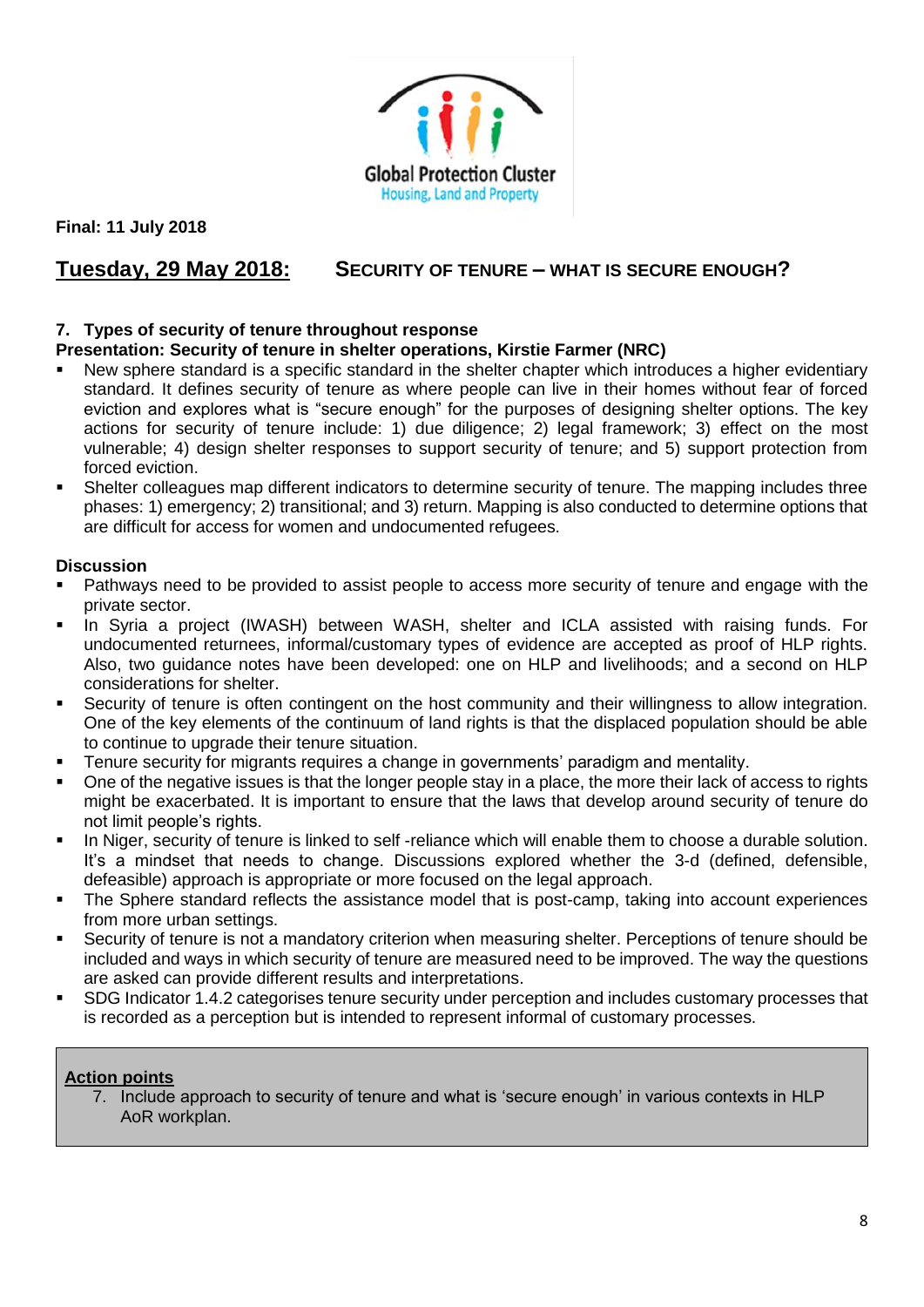

## **8. HLP planning and key considerations for shelter responses – due diligence for security of tenure**

### **Presentation: HLP planning and key considerations for shelter responses, Leeanne Marshall (IFRC/ARC)**

- Shelter is a process, not a product.
- During the Ecuador 2016 earthquake, the government was keen to be seen as assisting people (elections period). They wanted to provide permanent housing to people. To do that, beneficiaries needed to show proof of ownership. However, only 30 per cent of people have such proof.
- The shelter assistance was in the form of creating an HLP Working Group, to develop strategies for the different areas of need. It took time for the group to learn about the context. It was necessary to understand the systems in practice.
- Going back to the Haiti example: HLP rights were seen as an impediment to providing shelter assistance.
- People squatting illegally and sharing accommodation were the most vulnerable and the least likely to be assisted. The formal owners were the easiest to assist.
- It is important to understand that everyone has a right to an adequate standard of housing at all phases of a response no matter where along the continuum they are (customary, informal, freehold, etc).
- Look for practical mechanisms to:
	- o support access to adequate housing;
	- o improve tenure security in context;
	- o advocate to recognise legal rights;
- "Information and understanding are as critical for prepositioning as material assistance"
- Planning is crucial, understanding the context.
- Preparedness and HLP Mapping: stepping back and understanding: cultural issues, vulnerabilities, practices, different realities, etc.
- For example: who is under cover and who isn't? How do people cope with the challenges of the crisis?
- Mapping, includes: a) key laws and actors, b) common types of tenure,  $\dots$
- There has been a series of completed research memos and fact sheets (Bangladesh, Cook Islands, Solomon Islands, etc). These are located on the Global Shelter Cluster website: <https://www.sheltercluster.org/hlp> (these are open source and available for use by all partners).
- Opportunities in the private sector: some funding given by legal firms. It is important to understand that humanitarians are not always the ones doing the work. It is also good simply to identify what needs to be done.
- Vulnerability analysis is also important.
- Talking to authorities, other organisations, providing training, sharing information, use analysis as a starting point for assessments and using opportunities for advocacy and awareness raising at multiple levels.
- We can have HLP profiles across the board which help inform interventions.
- It is interesting to help develop HLP Country Level Strategies. An example is the Philippines Red Cross – HLP Strategy (including internal and external actions).

### **Discussion**

- Preparedness for return is very important and can learn from preparedness work for disasters. Can also include work on the prevention of disputes.
- Ecuador vs. Haiti: flexibility in understanding different degrees of tenure in Ecuador. In Haiti there was no understanding or acceptance of the different types of tenure. You need to do almost a sociological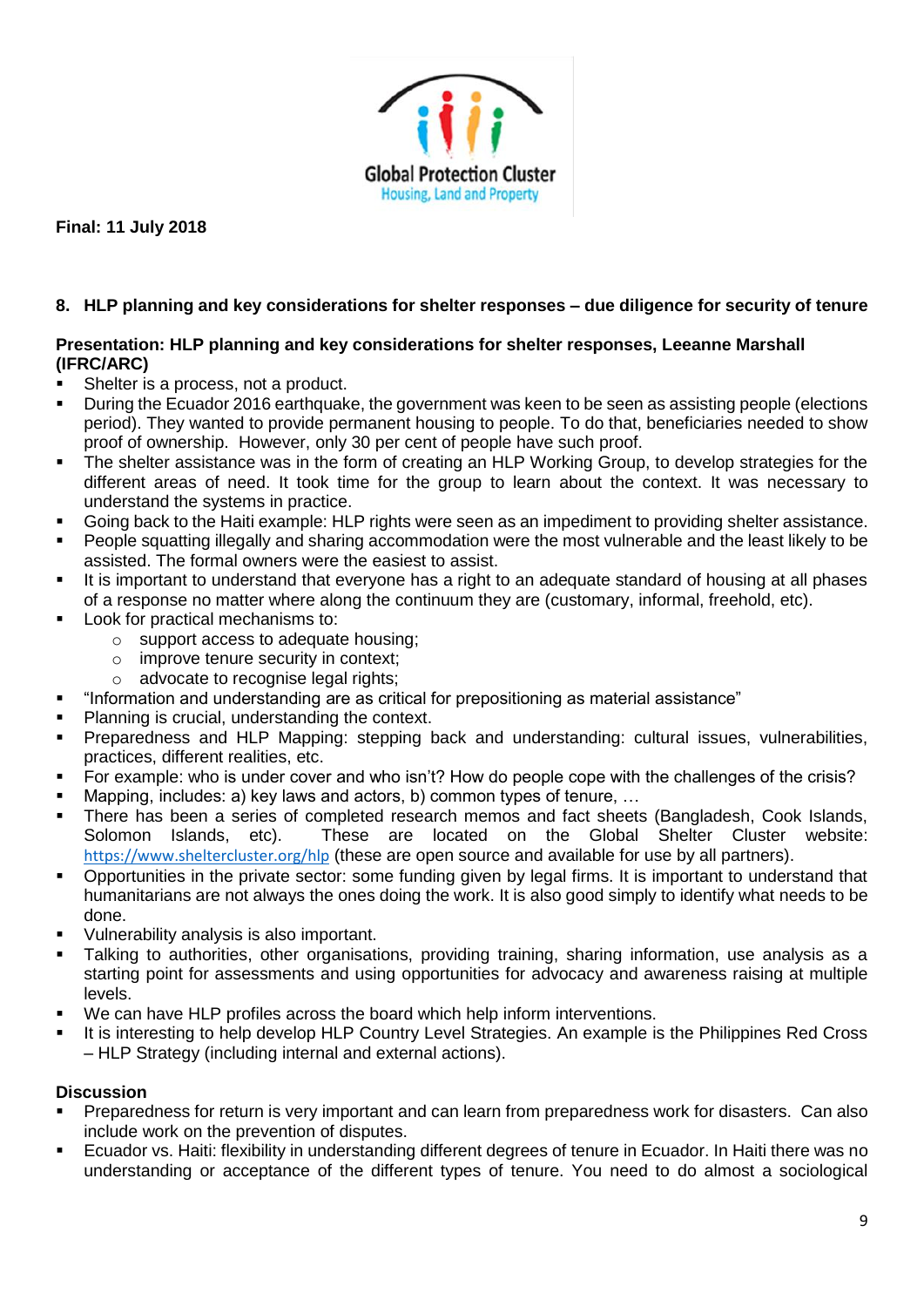

understanding of how property relations work in practice. It is important to change people's minds about it. The "owning-renting-sharing/illegal-informal-formal" scheme is very useful.

■ There is a plan to extend IFRC mapping to other regions. There is a potential to use a consistent form of HLP Country Profile that can be used elsewhere. NRC has this kind of profile for Syria. Different parts of Syria have completely different situations: a very dynamic and convoluted scenario. Please reach out if you would like to be involved in this work.

### **Group Work**

- For each type of shelter assistance, groups considered: (1) how to assess tenure status; and (2) how to improve the tenure security for the family?
- Transitional shelter: provision of individual shelter on plot identified (claimed) by the beneficiary.
	- o Assess tenure
	- o Conduct due diligence
	- o Improve tenure security
	- o Clarify right to shelter/land
	- o Terms, timeframe
	- o Documents
	- o Community mapping
	- o Dispute resolution, including consulting community members on existing claims to understand the situation.
	- $\circ$  Consider why it is transitional lack of resources? Emergency assistance, etc.?
- Informal settlements upgrading. Assistance for the improvement of housing in established informal settlement.
	- $\circ$  Contextualise the situation (urban, rural, camp like situation). Is it an emergency or a protracted situation?
	- $\circ$  Due diligence with the municipality and the communities themselves. Need to conduct a household survey. What do the beneficiaries understand their rights to be?
	- $\circ$  How to improve tenure security? Is it permissible under the current legal framework? National authorities need to be involved necessarily. Criteria need to be developed concerning the rights of persons to the land. Demarcation, giving addresses, etc are necessary to improve the security of tenure.
	- o How is informality defined in each context? Kibera and Lebanon have completely different characteristics. Dispute resolution mechanisms concerning large amounts of land could be used for humanitarian related informal settlements contexts. Essential basic services are key in any upgrading intervention.
	- o Need to work with the community as to what is "secure enough" from their perspective to adapt interventions. The challenge is that these decisions often have to be made rapidly.
	- $\circ$  How people understand their own situation is a key feature to tap into. Perceptions and formal realities may differ greatly. "Owner" may mean a variety of things.
	- o In Afghanistan, upgrading was used as an opportunity to improve Women HLP rights.
	- o Often the landlords are taking advantage of the situation and may have illegally grabbed land. Land grabs by powerful individuals should not be rubberstamped through interventions (albeit inadvertently).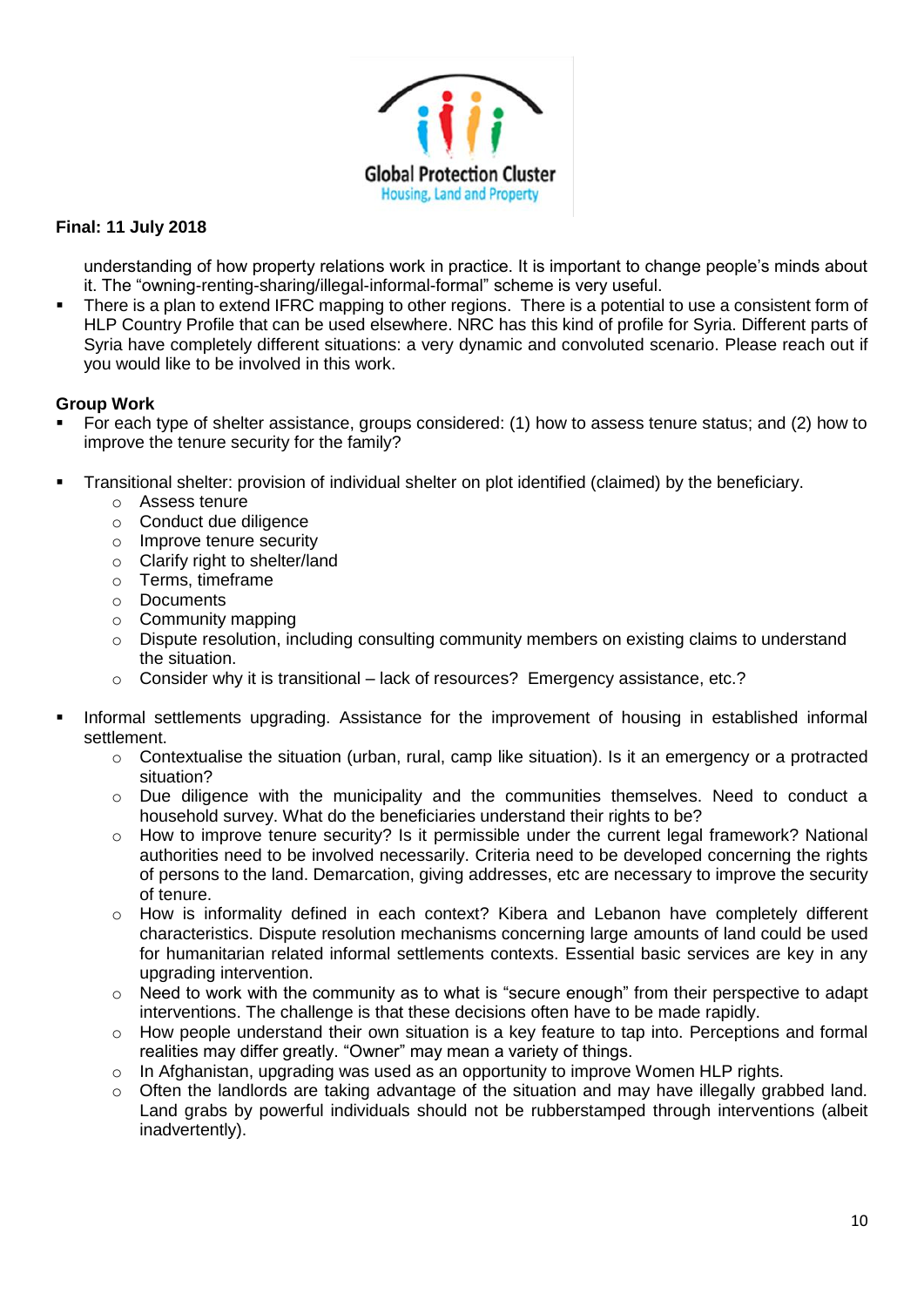

- Provision of Rental assistance. Provision of rental
	- $\circ$  Due diligence tenant/landlord. What is the relationship? What is the context? What are the risks?
	- o Clarify arrangements,
	- o Beneficial arrangements for both parties or more
	- o Engage community leaders
	- o Take peer pressure into account. It is an interesting lens to take into account.
	- o Formalisation does not need to be the answer. Consider all options.
	- $\circ$  Livelihoods and the longer term need to be taken into account if the intervention is cash based.
	- o In some countries there are ministries or religious charities which oversee this type of tenure. There is a lot of research to be done. There is a space to look more at this type of tenure (rental) and institutional interventions.
	- $\circ$  Can be creative with options for intervention. Rubble removal from the land in exchange for free land; land mine clearance in Exchange for free rent, etc. In general, there is a need to understand the context, both formal, informal and other aspects.

# **9. HLP and Mine Action – Joint session (Ombretta)**

# **Presentations on Syria, Iraq and Afghanistan**

### **Introduction and Syria, Eliso Chabrava (NRC)**

- HLP rights are affected by mines and mine action in a conflict setting in multiple ways. Mines affect the desire of people to return to their lands and properties.
- Women are more vulnerable to HLP violations and lack of HLP documentation. Mine action is linked with social engineering in conflict affected areas and to the fact that conflicts and displacement disproportionally affects minorities. There is a guidance on HLP for mine action operations, including general advice, specific guidance and checklists.
- Some linkages between HLP and mine action are:
	- $\circ$  Before the clearance, access to land is affected as it reduces available land and it increases competition over cleared land.
	- $\circ$  During the clearance, land grabbing can be triggered, and land may change hands after the clearance. Clearance in disputed areas might undermine the neutrality of mine actors. Mine clearance can affect the productivity of agricultural land and destroy landmarks that people use to demarcate ownership. In urban areas, mine clearance can destroy the infrastructure or the housing.
	- o After clearance, at times the land use can change. Communities might not be sufficiently involved in the clearance and related processes. 'Handover documents' are at times released after the clearance and this can be used by people to strengthen their land rights in absence of other forms of documentation. The decisions on what areas get cleared first impacts different aspects of HLP.
- Possible action for the future: It is noted that victims' assistance in the context of mine action is not included in the Guidance Note and it might be considered for a future edition of the document.
- The objective of the HLP interventions in mine actions is not just returning land to the rightful owners, but addressing other type of vulnerabilities (disability, mental health, etc.).
- In Syria, 43% of communities consider mines a protection concern. 8.2 m people live in contaminated areas; 57% reported HLP issues on their properties. Large part of contaminated areas is in agricultural land, roads, private property. Others are public building, schools and hospitals.

## **Mosul, Lindsay Harkness (UNMAS)**

In the case of Iraq, Mosul, mine contamination is of wide scale.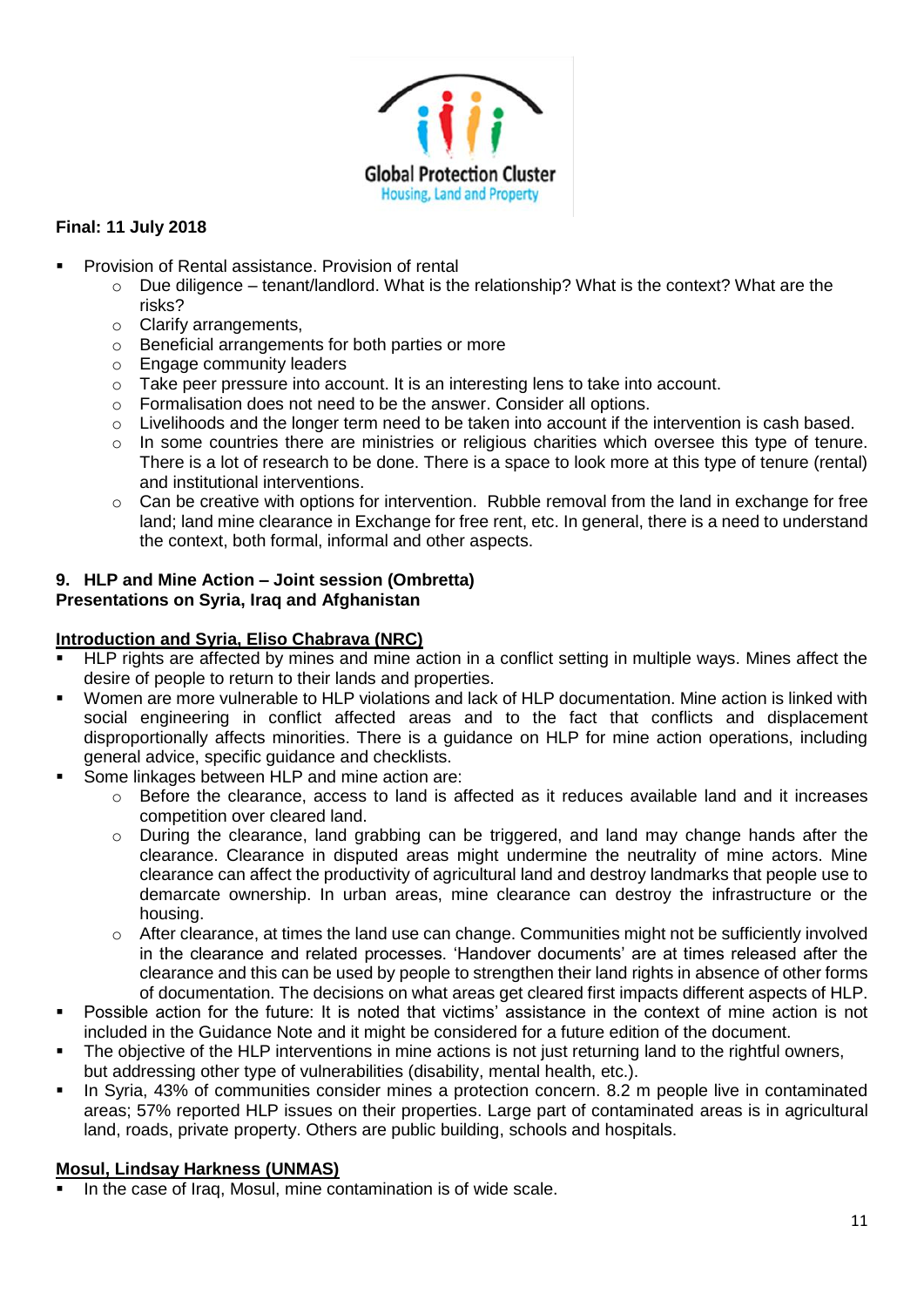

- Some houses were turned into exploding devices factories. There are areas where mine contamination is known, others where it is expected.
- Complexities are bigger around urban areas where it is more time consuming and difficult to work than in rural / desert areas. At times, Improvised Explosive Devices (IEDs) are linked to the gas or electricity wiring of household appliances. When houses are significantly destroyed, it is very difficult to detect the explosive devices.
- 21% of people in Iraq say that fear of explosive devices prevents from going back to their homes. Only 2% of people got compensation, no funds are available.
- There is an issue with demining actions potentially affecting ability to claim through compensation mechanisms (as compensation happens only if destruction has taken place because of war).
- There is no legislation protecting deminers from the potential damages they do to the houses. There is also an issue with deminers being allowed to clear houses by people who are not the legitimate owners, who then move in.
- Issues of prioritization of areas to be cleared. UN agencies are advocating for transparent prioritization.
- Mosul is full of heritage sites, which complicates the process further. People build back with modern technologies, as there are no building codes forcing them to respect the 'original' character of the old city.
- Some areas are completely destroyed, so clearance has to happen in layers and takes very long.

## **Afghanistan, (UNMAS)**

- There was a shift towards better information on hazard location and land use (on which prioritization was based) and a nation-wide survey was initiated.
- Mine action is being mainstreamed in other processes, such as land allocations. HLP information was built into surveys and there is no clearance for disputed areas.
- Prioritization of areas to be cleared is done by government and UNMAS. There are a number of factors and a weighted score. This aims to increase transparency of processes used by government and humanitarian actors.
- There is a difference between humanitarian demining and military / developmental demining in Afghanistan. In Iraq, many actors are involved, including private sector. Sometimes the actors that placed the explosive devices inform the UN about their generic location, but such information is not openly shared.

#### **10. Measuring outcomes and impact of HLP activities - what works and what are we not sure about? Session led by Jamila El Abdellaoui (UNHCR/HLP)**

- What do we want to measure?
- Overview of publicly available HLP-related indicators (e.g. IASC Framework on Durable Solutions on restitution, Shelter Cluster Indicators on HLP, Global Land Indicators Initiative, and so on).
- Issues:
	- o Available indicators can be too context specific not always easily adaptable or measurable in each context.
	- $\circ$  Agencies having to report to donor indicators that do not include HLP issues adequately.
- Suggestion: AoR could come up with examples of indicators for different types of interventions
- These examples could be organised in themes  $-$  e.g. security of tenure

### **Group work: ideas for categories of indicators**

Are people still there? Have they invested in the HLP? Occupancy rates? Qualitative interviews to assess effectiveness of trainings.